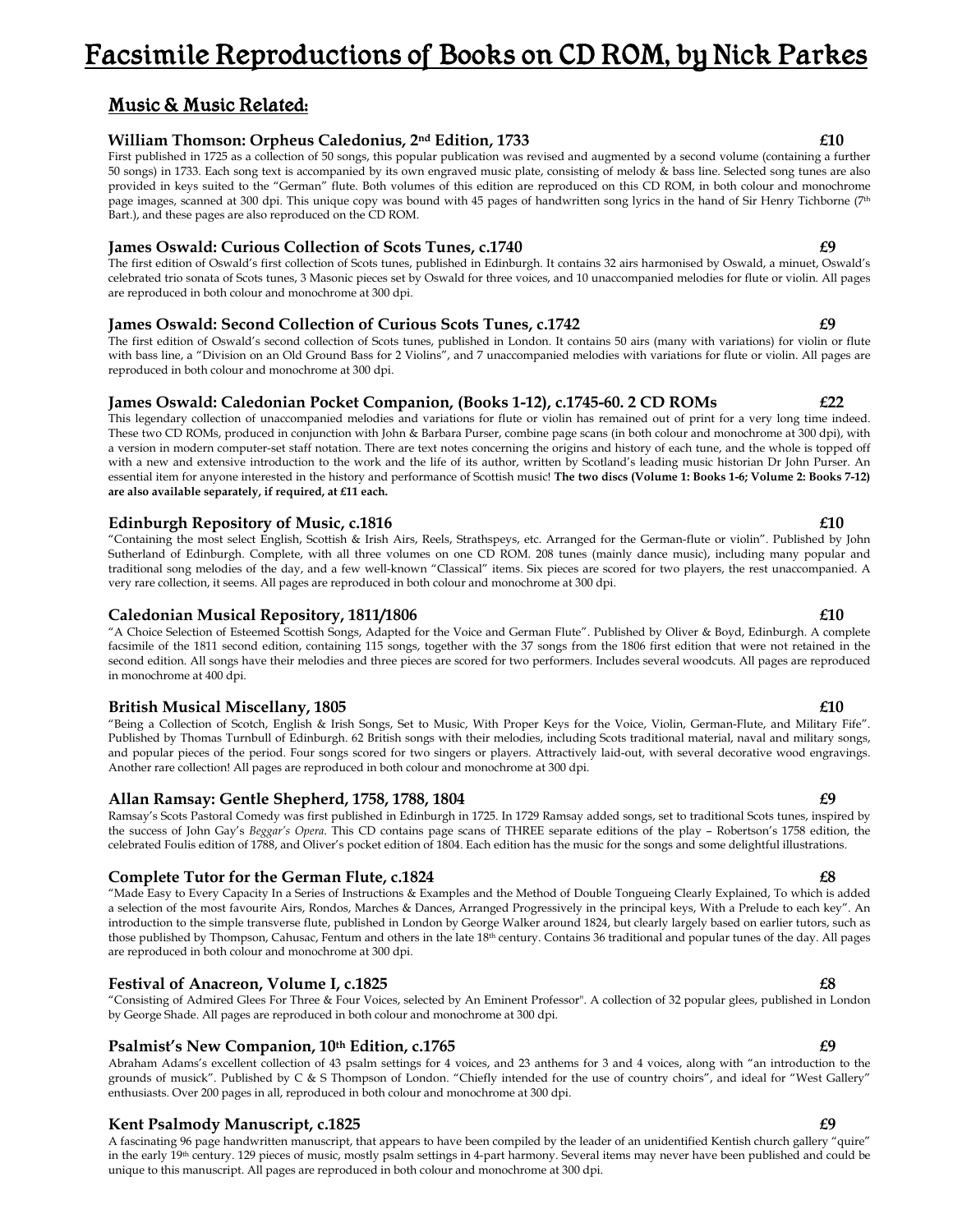### **Robert Kendal's Book, 1791 Example 20 Example 20 Example 20 Example 20 Example 20 EX**

A small handwritten pocket book, compiled by a singer in an English church "quire" at the end of the 18th and beginning of the 19th century. It contains both the musical notation and text for the tenor part (melody) of 65 psalm tunes, 12 anthems, etc. Reproduced in colour.

### **Collection of Hymns, 1782 E9**

"Equally adapted to Publick Worship and Private Devotion". An exceptionally rare and somewhat enigmatic collection of 80 hymns and their melodies, published anonymously in The Hague. All pages are reproduced in both colour and monochrome at 300 dpi.

#### **Carols, Their Origin, Music, and Connection with Mystery Plays, 1921 £8**

By William J. Phillips, with a foreward by Sir Frederick Bridge. Published by G Routledge & Sons of London. In addition to a very readable commentary on the subject, this book contains the words and music of many examples. There are also 11 gorgeous "Arts & Crafts" style woodcut engravings by Florence Rudland, Sidney Meteyard, Bernard Sleigh, Arthur J Gaskin and others. All pages are reproduced in monochrome at 300 dpi. An ideal gift!

### **C. W. Fletcher: Handbell Ringing, 1888 £8**

Fletcher's new improved method of "off the table" style ringing, allowing quite complex music to be rung by just four or five players, employing 5 octaves of bells (plus duplicates), with each player managing up to 15 bells. There are 7 complete pieces of music, with both tablature and musical notation for each. Detailed monochrome page images, scanned at 400 dpi.

## Other Subjects:

### William Shipway: Campanalogia, 1816/1886 **Election Shipway: Campanalogia**, 1816/1886

Subtitled "Universal Instructor in the Art of Ringing", this large and groundbreaking work on the art of change ringing (campanology) was published in 3 parts between 1813 and 1816. It covers in great detail ringing, conducting and composing for a wide range of methods from Plain Bob Doubles to Surprise Royal and Stedman Cinques. Unusual items such as Double Stedman and Treble Bob on odd numbers are also covered. Part III contains over 260 peal compositions. The CD ROM contains clear detailed monochrome page images of the 1886 "Bell News" reprint (785 pages), scanned at 400 dpi.

#### **Charles A W Troyte: Change Ringing, 4th Edition, 1880 £8**

"An Introduction to the Early Stages of the Art of Church or Hand Bell Ringing, For the Use of Beginners". Troyte's classic tutor (first published in 1869) takes the student from bell handling to conducting peals of Stedman Triples. Detailed monochrome page images, scanned at 400 dpi.

#### **Esther Hewlett: Cottage Comforts, 1825**

Esther Hewlett (nee Beuzeville, and later Copley), 1786-1851, wrote over 40 works, including religious tracts, children's books, novels, periodicals and writings on household economy. Her most well known work is "A History of Slavery and its Abolition" (1836). "Cottage Comforts" covers everything that a young couple just starting out and taking a cottage would need to know - furnishing, decorating, cooking, brewing, wine making, washing, gardening, growing vegetables, keeping animals, income and expenditure, getting on with the neighbours, medicine, home remedies, childbirth, parenting, education, etc, etc. A whole regime for life, in fact! The book provides us with a fascinating insight into the everyday life of a working family in the early nineteenth century. Clear high-resolution monochrome page images of the 1825 first edition.

#### **G Millswood: New Receipt Book, c.1835 £8**

"Containing A Large Collection Of Highly Estimated Receipts, In A Variety Of Branches, Viz., Brewing, Making And Preserving British Wines, Dying, Rural And Domestic Economy, &C. &C., Carefully Selected From Experienced And Approved Receipts, For The Use Of Housekeepers In General, a great number of which were never before Published. Liverpool: Printed By George Bateman, 1 Duke Street. Manchester: Published By J. Mcwhinnie, 34 Rochdale Road". A very rare 60-page pamphlet of household tips, published in the early to mid Victorian period. It offers a fascinating insight into the world of the Victorian housekeeper, being full of tips for the day-to-day duties of a household of this period.

#### **J Potter Briscoe: Old Nottinghamshire, 1881 £8**

A fascinating mix of information and anecdotes concerning the early history of Nottingham and its county. Includes chapters on the old Friaries and principal churches of Nottingham, customs and sports of the county, archaeological discoveries, famous persons and families, Nottinghamshire mazes, and the Nottingham bellfounders. Detailed monochrome page images, scanned at 400 dpi.

**All of the above CD ROMs contain linked PDF files and are viewable on any computer (PC or Mac) running the freely available Acrobat Reader software. Operation is straightforward and all pages can be printed. Further titles in the series are being developed. The prices given above include postage and packing to UK addresses. Please add £1 per item for shipping to addresses outside the UK. I accept payment by cheque (drawn on a UK bank account only, please), made payable to N J Parkes, or you may use a credit/debit card, through the secure online payment service, Paypal – https://www.paypal.com Please email me with your requirements and I will send you a Paypal invoice for you to complete the transaction.** 

> **Nick Parkes Conifers, Low Street East Drayton Retford Nottinghamshire DN22 0LN United Kingdom**

**nickparkes@btinternet.com**